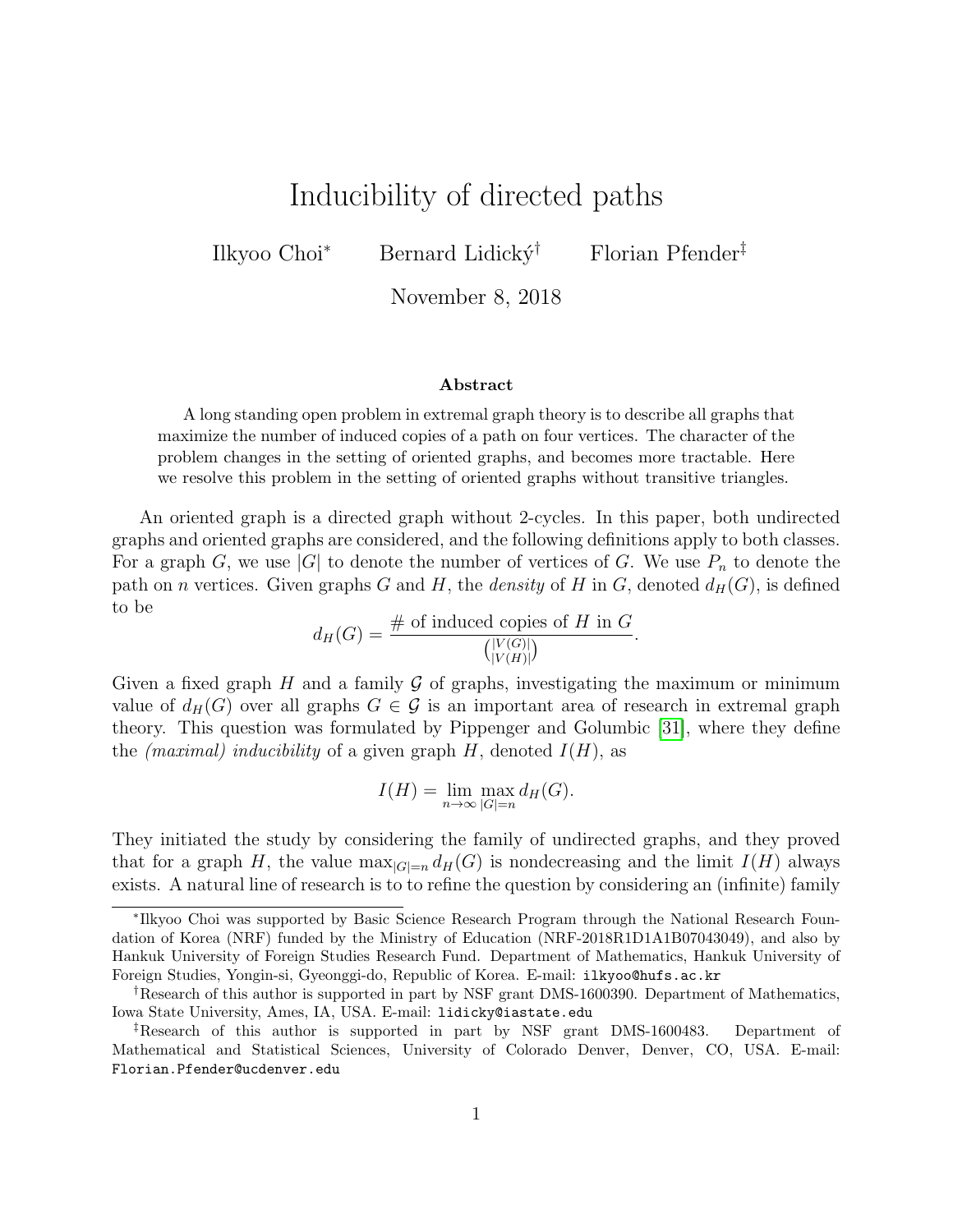$G$  of graphs (instead of the family of all graphs), and define the *(maximal) inducibility of H* in  $\mathcal G$  as

$$
I(H, \mathcal{G}) = \lim_{n \to \infty} \max_{|G| = n, G \in \mathcal{G}} d_H(G),
$$

if the limit exists.

Given a graph  $H$ , natural candidate graphs for maximizing the number of induced copies of H are the iterated balanced blow-ups of H: Partition n vertices into  $|V(H)|$  classes of sizes  $\lceil \frac{n}{\vert V(u) \vert} \rceil$  $\frac{n}{|V(H)|}$  and  $\lfloor \frac{n}{|V(H)|} \rfloor$  $\frac{n}{|V(H)|}$ , corresponding to the vertices of H. Add all possible edges between any two classes corresponding to an edge of  $H$ . Now iterate this process inside each class. When  $H$  has  $k$  vertices, a simple calculation shows that a sequence of iterated balanced blow-ups of H gives  $I(H) \geq k!/(k^k - k)$ . In the original paper by Pippenger and Golumbic [\[31\]](#page-16-0), they conjectured that for cycles of length at least 5, this bound is tight. This is still an open question for almost all values of k. A graph  $H$  is called a *fractalizer* if the iterated balanced blow-ups of H are the only graphs maximizing the number of induced copies of H for every n. In particular, for each fractalizer the bound is tight. Interestingly, Fox, Huang, and Lee [\[14,](#page-15-0) [15\]](#page-15-1) showed that almost all graphs are fractalizers by considering random graphs. A similar result was recently published by Yuster [\[34\]](#page-16-1).

Recently, investigating the inducibility of small graphs received much attention, thanks to the flag algebra method invented by Razborov [\[32\]](#page-16-2). With the notable exception of  $P_4$ , the inducibility of graphs on at most four vertices is well understood, see Even-Zoha and Linial [\[12\]](#page-15-2). For  $P_4$ , the known best lower bound on  $I(P_4)$  is 1173/5824  $\approx 0.2014$ , provided by a construction from [\[12\]](#page-15-2), and the best upper bound 0.204513, obtained by Vaughan [\[33\]](#page-16-3) using flag algebras.

Inducibility of 5-vertex graphs is also not completely resolved. Recently, by proving  $I(C_5) = \frac{1}{26}$ , Balogh et al. [\[5\]](#page-14-0) determined that the bound is tight for  $C_5$ . Before this result, Hatami et al. [\[20\]](#page-15-3) and independently Grzesik [\[19\]](#page-15-4) solved the Erdős pentagon problem, which asks for the value of  $I(C_5, \mathcal{T})$ , where  $\mathcal T$  is the family of triangle-free graphs. In [\[30\]](#page-16-4), this last problem is resolved for graphs of all orders. The main difference between the problems of determining  $I(C_5, \mathcal{T})$  and  $I(C_5)$  is the extremal construction. A balanced blow-up of  $C_5$  is the extremal construction when considering triangle-free graphs, and an iterated balanced blow-up of  $C_5$  is the extremal construction when there are no restrictions on the graphs under consideration. When determining  $I(C_5, \mathcal{T})$ , the flag algebra method gives the exact upper bound on  $I(C_5, \mathcal{T})$ . On the other hand, proving a tight upper bound on  $I(C_5)$  by merely using flag algebras appears out of reach, and stability methods are used to improve the bound from flag algebra.

In this paper, we consider inducibility of oriented graphs. Hladký, Kráľ, and Norin [\[23\]](#page-16-5) announced that  $I(\vec{P}_3) = \frac{2}{5}$  and the extremal construction is an iterated blow-up of  $\vec{C}_4$ . We conjecture that this generalizes to longer oriented paths, namely, the number of induced copies of  $\vec{P}_k$  is maximized by an iterated blow-up of  $\vec{C}_{k+1}$ .

<span id="page-1-0"></span>**Conjecture 1.** The number of induced copies of  $\vec{P}_k$  over all oriented graphs on n vertices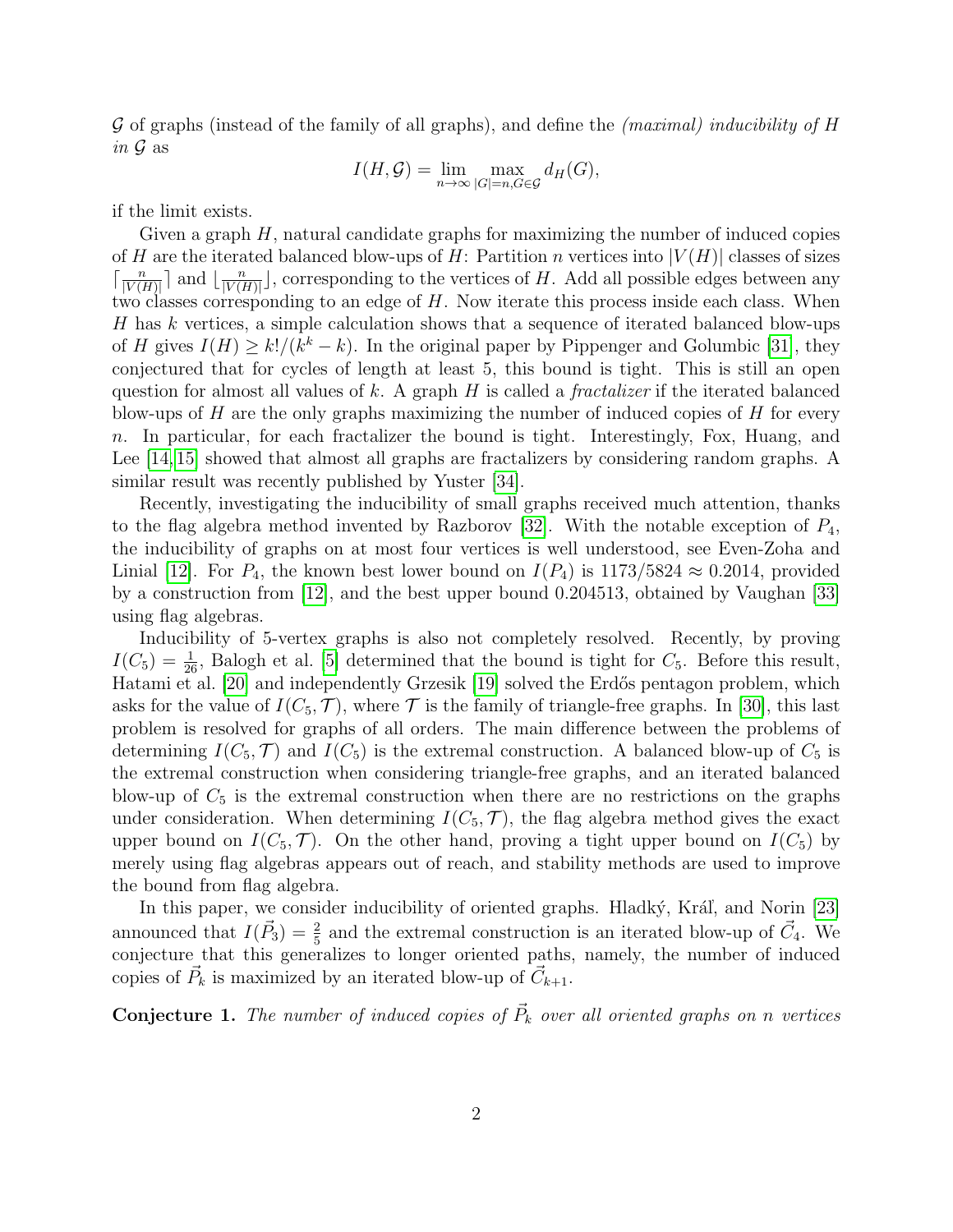is maximized by an iterated balanced blow-up of  $\vec{C}_{k+1}$ . As a consequence,

$$
I(\vec{P}_k) = \frac{k!}{(k+1)^{k-1} - 1}.
$$

Note that Conjecture [1](#page-1-0) states that the graph maximizing the number of induced copies of  $\vec{P}_k$  is the same graph as the graph conjectured to maximize the number of induced copies of  $\vec{C}_{k+1}$ . The statement regarding  $I(\vec{C}_5)$  is a consequence of a result by Balogh et al. [\[5\]](#page-14-0) on  $I(C_5)$ . Note that Hu et al. [\[24\]](#page-16-6) resolved  $I(\vec{C}_4)$ , where the extremal example is an iterated blow-up of  $\vec{C}_4$ . This last construction is not extremal in the undirected case.

Let  $\vec{T}_3$  denote the transitive tournament on three vertices. Similar to triangle-free graphs in the class of undirected graphs,  $\vec{T}_3$ -free oriented graphs do not include iterated blow-ups of small graphs. Therefore, extremal graphs often have simpler structure. In this vain, we attack Conjecture [1](#page-1-0) first by considering the same inducibility parameter but for  $\vec{T}_3$ -free oriented graphs. We formulate the following conjecture.

<span id="page-2-0"></span>**Conjecture 2.** The number of induced copies of  $\vec{P}_k$  over all  $\vec{T}_3$ -free oriented graphs on n vertices is maximized by a balanced blow-up of  $\vec{C}_{k+1}$ . As a consequence,

$$
I(\vec{P}_k, \vec{\mathcal{T}}) = \frac{k!}{(k+1)^{k-1}},
$$

where  $\vec{\mathcal{T}}$  is the family of  $\vec{T}_3$ -free oriented graphs.



<span id="page-2-1"></span>Figure 1: (a) The blow-up of  $\vec{C}_5$  and (b) the iterated blow-up of  $\vec{C}_5$ .

In this paper, we prove Conjecture [2](#page-2-0) for  $\vec{P}_4$ , and we also show the uniqueness of the extremal construction for sufficiently large graphs.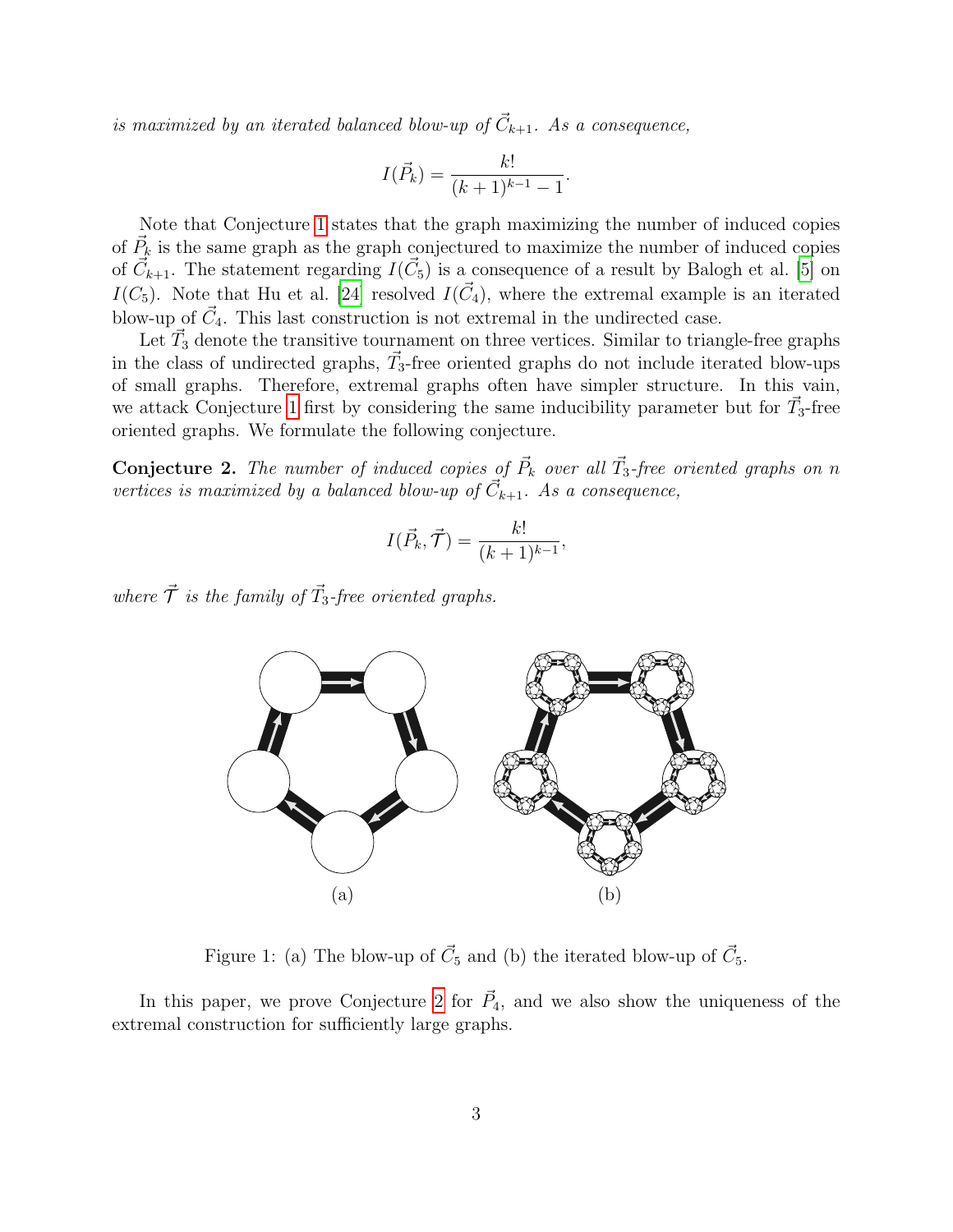<span id="page-3-4"></span>**Theorem 3.** Let  $\vec{\mathcal{T}}$  be the family of oriented graphs without  $\vec{T}_3$ .

$$
I(\vec{P}_4, \vec{\mathcal{T}}) = \frac{24}{125}.
$$

Moreover, for n that is either sufficiently large or divisible by 5, the balanced blow-up of  $\vec{C}_5$ is the only oriented n-vertex graph that maximizes the number of induced copies of  $\vec{P}_4$  in  $\vec{\mathcal{T}}$ .

Our proof uses the flag algebra method. The method was developed by Razborov [\[32\]](#page-16-2) and it has been successfully applied in various settings, see  $[2-4, 6, 7, 9-11, 13, 16-18, 22, 25-27, 29]$  $[2-4, 6, 7, 9-11, 13, 16-18, 22, 25-27, 29]$  $[2-4, 6, 7, 9-11, 13, 16-18, 22, 25-27, 29]$  $[2-4, 6, 7, 9-11, 13, 16-18, 22, 25-27, 29]$  $[2-4, 6, 7, 9-11, 13, 16-18, 22, 25-27, 29]$  $[2-4, 6, 7, 9-11, 13, 16-18, 22, 25-27, 29]$  $[2-4, 6, 7, 9-11, 13, 16-18, 22, 25-27, 29]$  $[2-4, 6, 7, 9-11, 13, 16-18, 22, 25-27, 29]$  $[2-4, 6, 7, 9-11, 13, 16-18, 22, 25-27, 29]$  $[2-4, 6, 7, 9-11, 13, 16-18, 22, 25-27, 29]$  $[2-4, 6, 7, 9-11, 13, 16-18, 22, 25-27, 29]$  $[2-4, 6, 7, 9-11, 13, 16-18, 22, 25-27, 29]$  $[2-4, 6, 7, 9-11, 13, 16-18, 22, 25-27, 29]$  $[2-4, 6, 7, 9-11, 13, 16-18, 22, 25-27, 29]$  $[2-4, 6, 7, 9-11, 13, 16-18, 22, 25-27, 29]$  $[2-4, 6, 7, 9-11, 13, 16-18, 22, 25-27, 29]$  $[2-4, 6, 7, 9-11, 13, 16-18, 22, 25-27, 29]$  $[2-4, 6, 7, 9-11, 13, 16-18, 22, 25-27, 29]$ . The method has been already described in many previous papers, so we do not describe it here and merely use it as a black box. For an accessible introduction to flag algebras, see [\[8\]](#page-15-11).

In Section [1,](#page-3-0) we first show the stability of the extremal construction, and then we obtain the exact result in Section [2.](#page-6-0) Utilizing a tool developed by Pippenger and Golumbic [\[31\]](#page-16-0) and Kráľ, Norin, and Volec [\[28\]](#page-16-11) in order to study the value of  $I(C_k)$ , we discuss upper bounds on  $I(\vec{P}_k)$  and  $I(\vec{P}_k, \vec{\mathcal{T}})$ , where  $\vec{\mathcal{T}}$  are  $\vec{T}_3$ -free oriented graphs, for all k, in Section [3.](#page-11-0)

From now on, we will use  $\vec{C}_5(n)$  to denote the balanced blow-up of  $\vec{C}_5$  on n vertices, see Figure [1\(](#page-2-1)a).

### <span id="page-3-0"></span>1 Stability

This section is devoted to proving the following stability lemma.

<span id="page-3-1"></span>**Lemma 4.** For every  $\varepsilon > 0$ , there exist  $n_0$  and  $\varepsilon' > 0$  such that every oriented  $\vec{T}_3$ -free graph G of order  $n \ge n_0$  with  $d_{\vec{P}_4}(G) \ge \frac{24}{125} - \varepsilon'$  is isomorphic to  $\vec{C}_5(n)$  after adding and/or removing at most  $\varepsilon n^2$  edges.

Our main tools to prove Lemma [4](#page-3-1) are flag algebras and a removal lemma. We use the following removal lemma, which follows from a more general theorem by Aroskar and Cummings [\[1\]](#page-14-4).

<span id="page-3-2"></span>**Lemma 5** (Infinite Induced Oriented Graph Removal Lemma [\[1\]](#page-14-4)). Let  $\mathcal F$  be a (possibly infinite) set of oriented graphs. For every  $\epsilon_R > 0$ , there exist  $n_0$  and  $\delta > 0$  such that for every oriented graph G of order  $n \geq n_0$ , if G contains at most  $\delta n^{v(H)}$  induced copies of H for each H in F, then there exists G' of order n such that G' is induced H-free for all H in  ${\cal F}$  and  $G'$  can be obtained from G by adding/removing/reorienting at most  $\epsilon_R n^2$  edges.

Let  $\mathcal F$  be the oriented 4-vertex graphs depicted in Figure [2;](#page-4-0) we call them the forbidden oriented graphs. A standard flag algebra calculation shows that the forbidden oriented graphs rarely appear in extremal examples.

<span id="page-3-3"></span>**Lemma 6.** For every  $\delta > 0$ , there exist  $n_0$  and  $\varepsilon' > 0$  such that every oriented  $\vec{T}_3$ -free graph  $G$  of order  $n \ge n_0$  with  $d_{\vec{P}_4}(G) \ge \frac{24}{125} - \varepsilon'$  contains at most  $\delta n^4$  induced copies of an oriented graph in F. Furthermore, G contains at most  $\delta n^3$  directed triangles.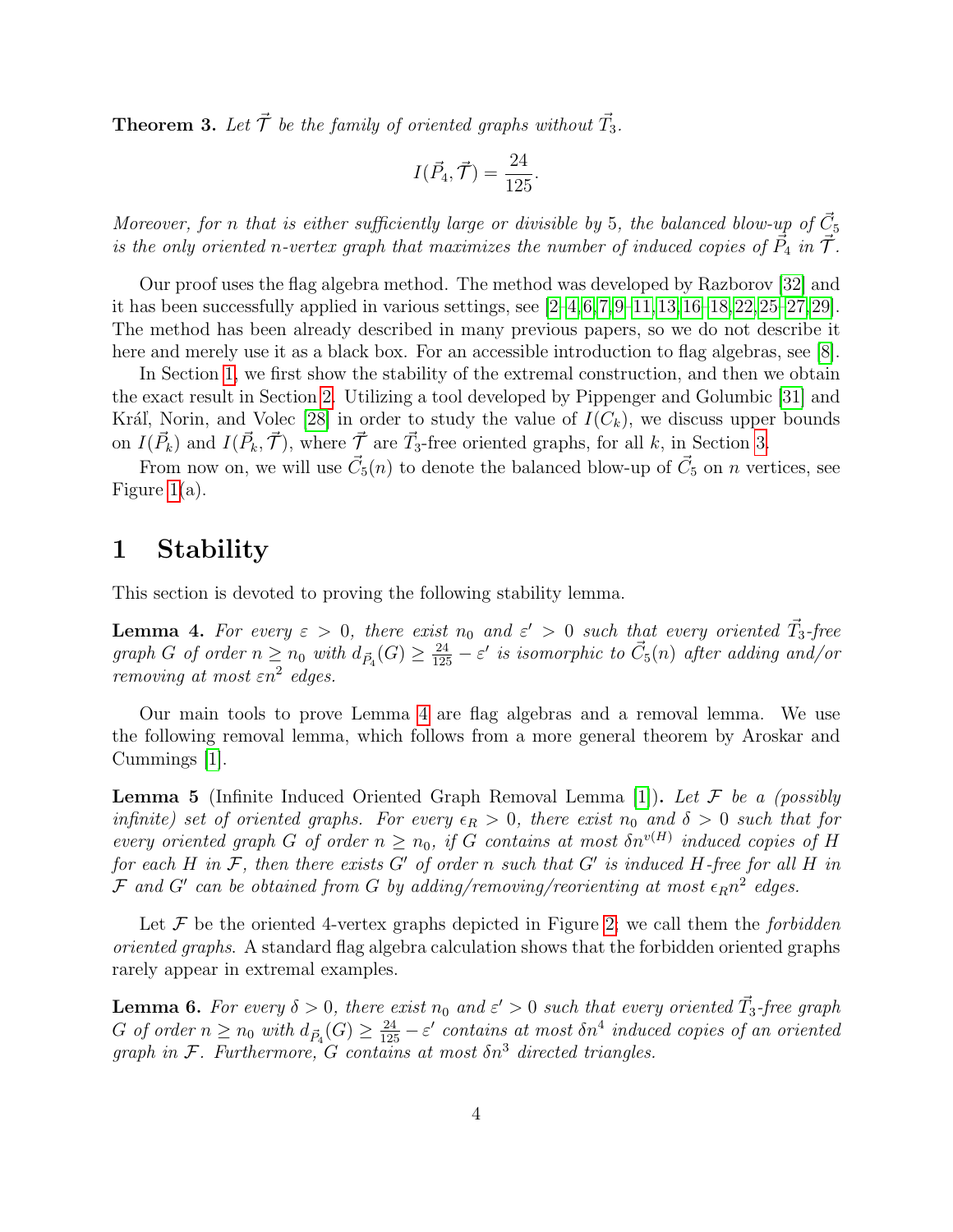

<span id="page-4-0"></span>Figure 2: Forbidden induced subgraphs.

Proof. We perform a calculation using the plain flag algebra framework. We obtain that if  $(G_k)_{k\in\mathbb{N}}$  is a convergent sequence of oriented graphs, then  $\lim_{k\to\infty} d_{\vec{P}_4}(G_k) \leq \frac{24}{125}$ . Moreover, if  $\lim_{k\to\infty} d_{\vec{P}_4}(G_k) = \frac{24}{125}$ , then for every  $F \in \mathcal{F}$ , it follows that  $\lim_{k\to\infty} d_F(G_k) = 0$ . It was sufficient to execute the calculation with flags on 4 vertices and two types. Rounding was performed as described in [\[7\]](#page-15-5). All technical details of the calculation, including rounded solution matrices, are available at <http://lidicky.name/pub/P4noT3> and on the arXiv.  $\Box$ 

*Proof of Lemma [4.](#page-3-1)* Fix  $\varepsilon > 0$ . We use positive numbers  $\delta$  and  $\varepsilon_R$  that depend on Lemmas [5](#page-3-2) and [6.](#page-3-3) We specify the dependency later in the proof together with  $n_0$  and  $\varepsilon'$ .

Let G be an oriented graph of order  $n \ge n_0$  with  $d_{\vec{P}_4}(G) \ge \frac{24}{125} - \varepsilon'$ . Notice that

$$
d_{\vec{P}_4}(G) \ge \frac{24}{125} - \varepsilon' = d_{\vec{P}_4}(\vec{C}_5(n)) - \varepsilon' + o(1). \tag{1}
$$

By Lemma [6,](#page-3-3) G contains at most  $\delta n^4$  induced copies of oriented graphs in  $\mathcal{F}$ , and at most  $\delta n^3$  triangles. By Lemma [5,](#page-3-2) there exists an oriented  $\vec{T}_3$ -free graph G' (on the same vertex set as G) differing from G in at most  $\varepsilon_R n^2$  pairs that avoids all oriented graphs in F and all triangles.

**Claim 7.** G' is a (not necessarily balanced) blow-up of  $\vec{C}_5$ .

*Proof.* Let  $P = v_1, v_2, v_3, v_4$  form an induced  $\vec{P}_4$  in G'. We call a vertex x a clone of  $v_i$  if x and  $v_i$  have exactly the same in-neighbors and out-neighbors on P. Let  $X_1, \ldots, X_5$  be pairwise disjoint subsets of  $V(G')$ , where

$$
X_i = \{x : x \text{ is a clone of } v_i \text{ in } P\} \qquad \text{for } i \in \{1, 2, 3, 4\},
$$
  

$$
X_5 = \{x : N^+(x) \cap V(P) = \{v_1\}, N^-(x) \cap V(P) = \{v_4\}\}.
$$

Using the list F of forbidden oriented graphs, we show that  $X_1, \ldots, X_5$  is a partition of  $V(G')$ . Let  $y \in V(G) \setminus \{v_1, v_2, v_3, v_4\}$ . By  $F_1$ , y has at least one neighbor on P. By  $\vec{T}_3$  and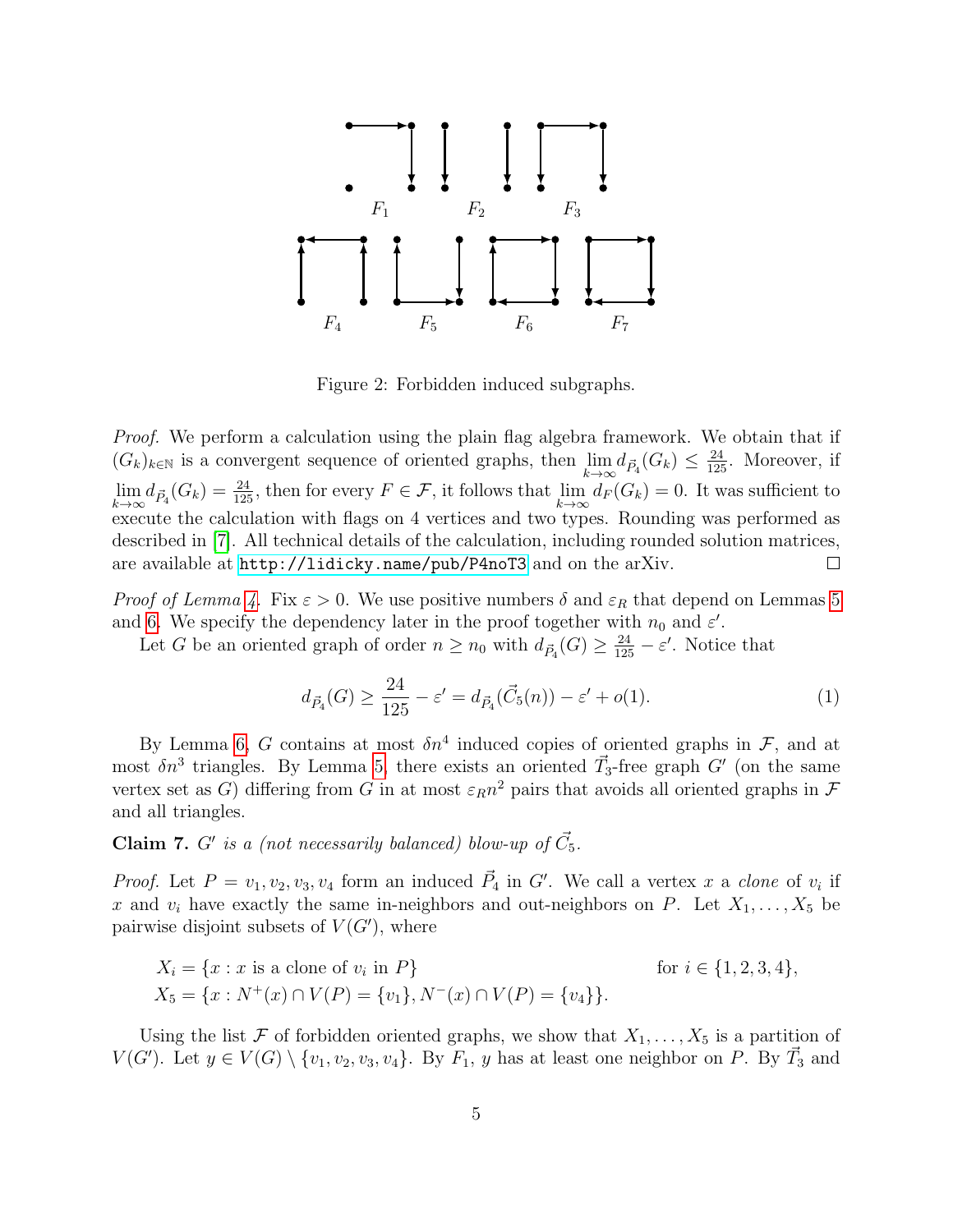$\vec{C}_3$ , y cannot have two consecutive neighbors on P. In particular, y cannot have three or four neighbors on P.

Assume y has exactly two neighbors s and t on P. If  $\{s, t\} = \{v_1, v_3\}$ , then  $y \in X_2$  by  $F_6$  and  $F_7$ . If  $\{s, t\} = \{v_2, v_4\}$ , then  $y \in X_3$  by  $F_6$  and  $F_7$ . If  $\{s, t\} = \{v_1, v_4\}$ , then  $y \in X_5$ by  $F_3$  and  $F_4$ .

Assume y has exactly one neighbor z on P. By  $F_3$  and  $F_4$ , we know  $z \notin \{v_1, v_4\}$ . If  $z = v_2$ , then  $y \in X_1$  by  $F_3$ , and if  $z = v_3$ , then  $y \in X_4$  by  $F_4$ .  $\Box$ 

Next, we show G' is close to being a balanced blow-up of  $\vec{C}_5$ .

<span id="page-5-2"></span>**Claim 8.** For every  $\varepsilon_B > 0$ , there exist  $\varepsilon_R > 0$  and  $\varepsilon' > 0$  such that if  $n_0$  is sufficiently large and G and G' differ in at most  $\varepsilon_R n^2$  pairs and  $d_{\vec{P}_4}(G) \geq \frac{24}{125} - \varepsilon'$ , then  $\vec{C}_5(n)$  and G' differ in at most  $\varepsilon_B n^2$  pairs.

*Proof.* Given an oriented graph H, let  $\vec{P}_4(H)$  denote the number of induced copies of  $\vec{P}_4$  in H. Since G' was obtained from G by changing at most  $\varepsilon_R n^2$  pairs,  $\vec{P}_4(G')$  is large:

<span id="page-5-1"></span><span id="page-5-0"></span>
$$
\vec{P}_4(G') \ge \vec{P}_4(G) - \varepsilon_R n^4. \tag{2}
$$

Notice that  $d_{\vec{P}_4}(G) \geq \frac{24}{125} - \varepsilon'$  implies that for sufficiently large n,

$$
\vec{P}_4(G) \ge \left(\frac{24}{125} - \varepsilon'\right) \binom{n}{4} \ge 5 \cdot \left(\frac{n}{5}\right)^4 - \varepsilon' n^4. \tag{3}
$$

By evaluating  $\vec{P}_4(G')$  and combining it with [\(2\)](#page-5-0) and [\(3\)](#page-5-1) we obtain:

$$
\left(\prod_i |X_i|\right) \cdot \left(\sum_i \frac{1}{|X_i|}\right) \ge \vec{P}_4(G') \ge 5\left(\frac{n}{5}\right)^4 - \varepsilon'n^4 - \varepsilon_R n^4 = \left(\frac{1}{5^3} - \varepsilon' - \varepsilon_R\right)n^4.
$$

The product on the left is maximized when  $|X_i| = \frac{n}{5}$  $\frac{n}{5}$  for each  $i \in \{1, 2, 3, 4, 5\}$ , and the maximum value is  $\frac{n^4}{5^3}$  $\frac{n^4}{5^3}$ . Hence, for every  $\varepsilon_B > 0$ , there exist  $\varepsilon_R > 0$  and  $\varepsilon' > 0$  such that if  $\varepsilon' + \varepsilon_R$  is small enough, then  $\left(\frac{1-\varepsilon_B}{5}\right)$  $\frac{\epsilon_{\mathcal{B}}}{5}$ )  $n \leq |X_i| \leq \left(\frac{1+\varepsilon_B}{5}\right)$  $\left(\frac{-\varepsilon_B}{5}\right)n$ . Therefore, in order to obtain  $\vec{C}_5(n)$  from G', we need to move at most  $\varepsilon_B n$  vertices between parts, which means changing at most  $\varepsilon_B n^2$  pairs.  $\Box$ 

Let  $\varepsilon_B = \varepsilon/2$ . Let  $\varepsilon_R \leq \varepsilon/2$  be small enough such  $\varepsilon_R$ ,  $\varepsilon_B$ ,  $\varepsilon'$ , and  $n_0$  satisfy Claim [8.](#page-5-2) Let  $\delta > 0$  be small enough to satisfy Lemma [5](#page-3-2) with  $\varepsilon_R$ . Finally, let  $\varepsilon'$  and  $n_0$  be small and big, respectively, enough also for Lemma [6](#page-3-3) when applied with  $\delta$ . These choices will guarantee that G is different from  $\vec{C}_5(n)$  in at most  $(\varepsilon_B + \varepsilon_R)n^2 \leq \varepsilon n^2$  pairs.  $\Box$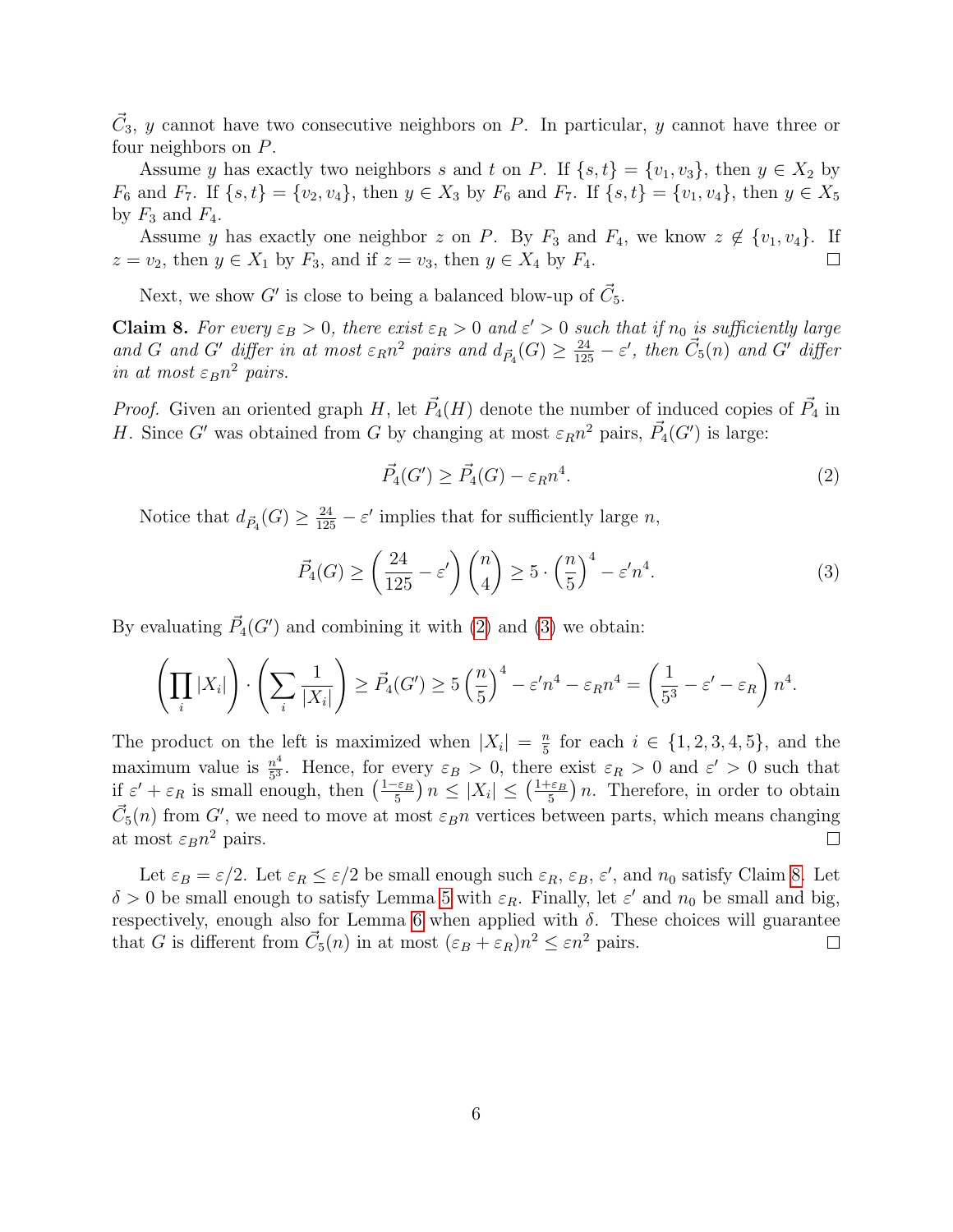### <span id="page-6-0"></span>2 Exact Result

This section contains the proof of Theorem [3.](#page-3-4) The proof follows the following outline. We start with an extremal example  $G$  with order  $n$  and use Lemma [4](#page-3-1) to conclude that  $G$  is almost  $\vec{C}_5(n)$ . We first put "unruly vertices" aside and argue that the rest of G is exactly a (not necessarily balanced) blow-up of  $\vec{C}_5$ . We then argue that the "unruly vertices" have drastically different sets of neighbors compared to the rest of the vertices in G. Finally, we show that if there is a unruly vertex, then it would be in too few copies of an induced  $\vec{P}_4$ . Hence, there are no "unruly vertices", and we finish the proof by showing that G is a balanced blow-up of  $\vec{C}_5$ .

Given an oriented graph H and a set of vertices  $A \subset V(H)$ , let  $\vec{P}_4(H, A)$  be the number of induced  $\vec{P}_4$ 's in H containing all vertices in A. If  $A = \{a\}$ , then we simplify the notation and write  $\vec{P}_4(H,a)$  instead of  $\vec{P}_4(H,\lbrace a \rbrace)$ .

*Proof of Theorem [3.](#page-3-4)* For simplicity, we fix  $\varepsilon = 0.0000005$ . Let  $n_0$  be big enough to apply Lemma [4](#page-3-1) with  $\varepsilon$  such that every extremal oriented graph H of order at least  $n_0$  satisfies  $d_{\vec{P}_4}(H) \geq \frac{24}{125} - \varepsilon.$ 

Let G be an extremal oriented graph of order  $n \geq n_0$ . By Lemma [4,](#page-3-1) the vertices of G can be partitioned into five parts  $X_1, \ldots, X_5$  with sizes as equal as possible such that by changing the adjacencies of at most  $\varepsilon n^2$  pairs of vertices, the graph can be turned into  $\vec{C}_5(n)$ . Call a pair of vertices where the adjacency needs to be changed funky. Use  $f$  to denote the number of funky pairs in  $G$ , and we know that

$$
f \le \varepsilon n^2 = 0.0000005n^2.
$$

For a vertex  $v \in V(G)$ , let  $f_p(v)$  denote the number of funky pairs containing v. Move every vertex with  $f_p(v) \geq 0.001n$  to a new set  $X_0$ , so we know the following two inequalities hold:

$$
|X_0| \le 2f/0.001n = 0.001n
$$
  
 $f_p(v) \le 0.001n$  for all  $v \in X_1 \cup \cdots \cup X_5$ .

Let  $x_{min}$  and  $x_{max}$  be a lower bound and an upper bound, respectively, on the size of  $X_i$ for all  $i \in \{1, 2, 3, 4, 5\}$ . Since we started with a balanced partition and  $|X_0| \leq 0.001n$ , we may use

$$
x_{min} = 0.198n \le |X_i| \le [0.2n] = x_{max}
$$
 for  $i \in \{1, 2, 3, 4, 5\}.$ 

<span id="page-6-1"></span>**Claim 9.**  $G - X_0$  is a blow-up of  $\vec{C}_5$ .

*Proof.* Let uv be a funky pair in  $G - X_0$ . Obtain  $G_{uv}$  from G by making uv not funky. All induced  $\vec{P}_4$ 's either in  $G_{uv}$  but not in G or in G but not in  $G_{uv}$  must contain both u and v. Recall that  $\vec{P}_4(H, \{u, v\})$  is the number of induced  $\vec{P}_4$ 's in H containing vertices u and v.

First, we get an easy lower bound

$$
\vec{P}_4(G_{uv}, \{u, v\}) \ge 3 \cdot x_{min}^2 - n \cdot f_p(u) - n \cdot f_p(v) - f.
$$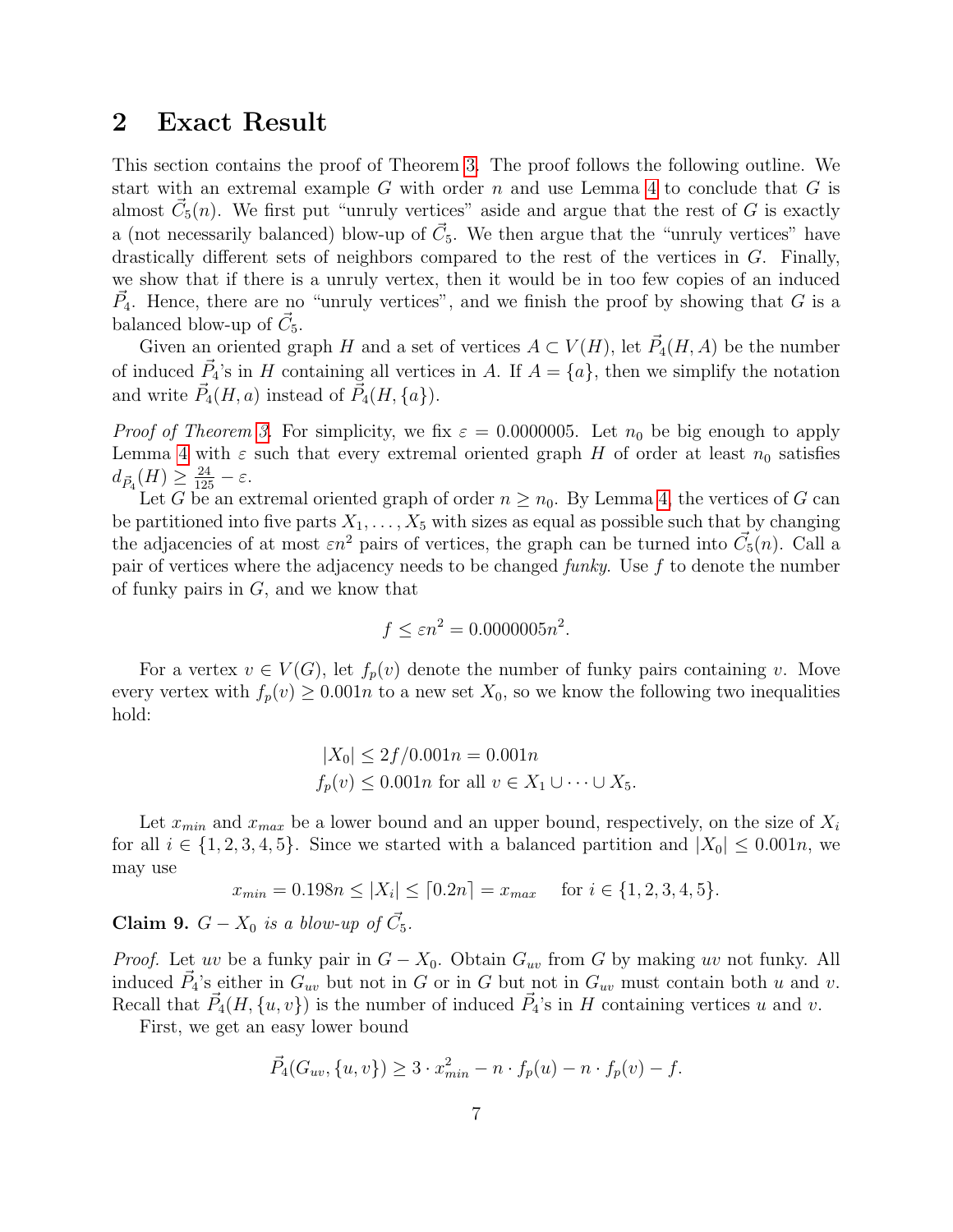

<span id="page-7-0"></span>Figure 3: Possible funky pairs.

For G, note that every induced  $\vec{P}_4$  containing the funky pair uv must contain either a vertex from  $X_0$  or another funky pair. Hence

$$
\vec{P}_4(G, \{u, v\}) \le n \cdot f_p(u) + n \cdot f_p(v) + n \cdot |X_0| + f.
$$

By the extremality of  $G$ , we get

$$
\vec{P}_4(G, \{u, v\}) \ge \vec{P}_4(G_{uv}, \{u, v\})
$$
  
\n
$$
0 \ge 3 \cdot x_{min}^2 - 2n \cdot f_p(u) - 2n \cdot f_p(v) - n \cdot |X_0| - 2f
$$
  
\n
$$
0 \ge (3 \cdot 0.198^2 - 5 \cdot 0.001 - 0.000001) n^2 > 0.1n^2,
$$

which is a contradiction.

<span id="page-7-1"></span>Claim 10. For  $i \in \{1, 2, 3, 4, 5\}$  and a vertex  $x \in X_0$ , if x is moved to  $X_i$ , then  $f_p(x) \ge 0.17n$ .

 $\Box$ 

*Proof.* Fix a vertex  $x \in X_0$  and without loss of generality let  $i = 1$ . There are five possible types of funky pairs containing  $x$ , see Figure [3.](#page-7-0)

If x is in a funky pair of Type 3 and Type 5, then x is not adjacent to a vertex in  $X_2$  and  $X_5$ , respectively, because  $\vec{T}_3$  is forbidden. Hence x has funky degree at least  $x_{min} = 0.198n$ .

Therefore, we may assume that all funky pairs involving x are of Type 1, 2, or 4. Let  $xy$ be a funky pair of Type 1, 2, or 4. Obtain  $G_{xy}$  from G by making xy not funky. Recall that Claim [9](#page-6-1) implies that all funky pairs in  $G-(X_0-x)$  contain x. This allows us to use slightly better estimates when counting the possible induced  $\vec{P}_4$ 's containing x and y. We get

$$
\vec{P}_4(G, \{x, y\}) \le x_{max} f_p(x) + {f_p(x) \choose 2} + |X_0| \cdot n
$$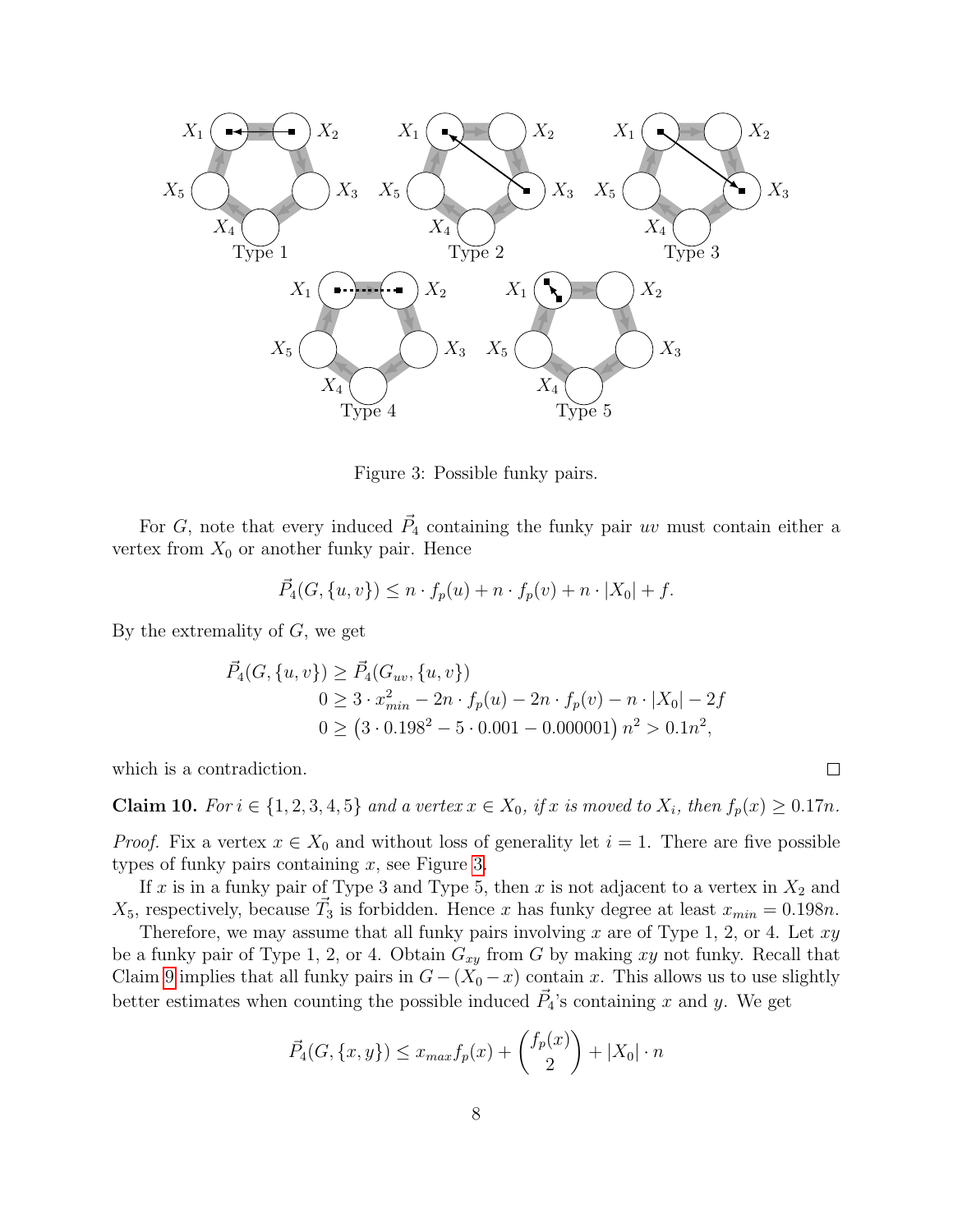and

$$
\vec{P}_4(G_{xy}, \{x, y\}) \ge 3x_{min}^2 - 2x_{max}f_p(x).
$$

By the extremality of  $G$ , we get

$$
\vec{P}_4(G, \{x, y\}) \ge \vec{P}_4(G_{xy}, \{x, y\})
$$
\n
$$
x_{max} f_p(x) + {f_p(x) \choose 2} + |X_0| \cdot n \ge 3x_{min}^2 - 2x_{max} f_p(x)
$$
\n
$$
\frac{f_p(x)^2}{2} + 3x_{max} f_p(x) - 3x_{min}^2 + |X_0| \cdot n \ge 0
$$

This gives  $f_p(x) \geq 0.17n$  and finishes the proof of Claim [10.](#page-7-1)

<span id="page-8-0"></span>**Claim 11.** For every vertex x,  $\vec{P}_4(G, x) \geq 0.19 \binom{n}{3}$  $\binom{n}{3}$  .

*Proof.* First we show that all vertices of  $G$  are in approximately the same number of induced  $\vec{P}_4$ 's. Suppose to the contrary that x and y are two vertices such that  $\vec{P}_4(G, x) - \vec{P}_4(G, y) > n^2$ . Obtain  $G'$  from G by deleting y and adding a clone of x, denoted by x'. Note that there is no edge between x and x' in G'. If x' was in a  $\vec{T}_3$ , then x would also be in a  $\vec{T}_3$  since x and x' are not adjacent to each other. Hence G' is  $\vec{T}_3$ -free. The only induced  $\vec{P}_4$ 's that are different in  $G$  and  $G'$  are the ones containing both  $y$  and  $x'$ . Hence

$$
\vec{P}_4(G') - \vec{P}_4(G) = \vec{P}_4(G, x) - \vec{P}_4(G, y) - \vec{P}_4(G, \{x, y\}) > 0,
$$

since  $\vec{P}_4(G, \{x, y\}) < n^2$ . This contradicts that  $\vec{P}_4(G)$  is maximum. Hence for two arbitrary vertices x and y,  $|\vec{P}_4(G,x) - \vec{P}_4(G,y)| \leq n^2$ . Since  $\vec{P}_4(G) = 0.192\binom{n}{4}$  $\binom{n}{4} + o(n^4)$  and every  $\vec{P_4}$ contains four vertices, the average number of  $\vec{P}_4$ 's containing one fixed vertex is  $0.192\binom{n-1}{3}$  $^{-1}_{3}) +$  $o(n^3) = 0.192\binom{n}{3}$  $\binom{n}{3}$  +  $o(n^3)$ . Therefore,  $\vec{P}_4(G, x) \geq 0.19 \binom{n}{3}$  $\binom{n}{3}$  for every vertex x when n is sufficiently large.  $\Box$ 

Claim 12.  $|X_0| = 0$ .

*Proof.* Suppose to the contrary that x is a vertex in  $X_0$ . We will show that x violates Claim [11.](#page-8-0)

For  $j \in [5]$ , let  $i_j$ ,  $o_j$ , and  $n_j$  denote the number of in-neighbors, out-neighbors, and non-neighbors, respectively, of x in  $X_i$  divided by n. This allows us to count the number of induced  $\vec{P}_4$ 's containing x and no other vertex from  $X_0$ . To simplify the notation, for all  $j > 5$  we define  $i_j = i_{j-5}$ ,  $o_j = o_{j-5}$ , and  $n_j = n_{j-5}$ . The following program provides an upper bound on the number of induced  $\vec{P}_4$ 's containing x divided by  $n^3$ .

$$
(P)\n\begin{cases}\n\text{maximize} & \sum_{j=1}^{5} \left( o_{j} n_{j+1} n_{j+2} + i_{j} o_{j+2} n_{j+3} + n_{j} i_{j+1} o_{j+3} + n_{j} n_{j+1} i_{j+3} \right) \\
\text{subject to} & i_{j} + o_{j} + n_{j} \leq 0.21 \text{ for } j \in [5], \\
& o_{j} + i_{j} + n_{j+1} + i_{j+1} + i_{j+2} + o_{j+2} + i_{j+3} + o_{j+3} + n_{j+4} + o_{j+4} \geq 0.17 \text{ for } j \in [5], \\
& i_{j}, o_{j}, n_{j} \geq 0 \text{ for } j \in [5].\n\end{cases}
$$

 $\Box$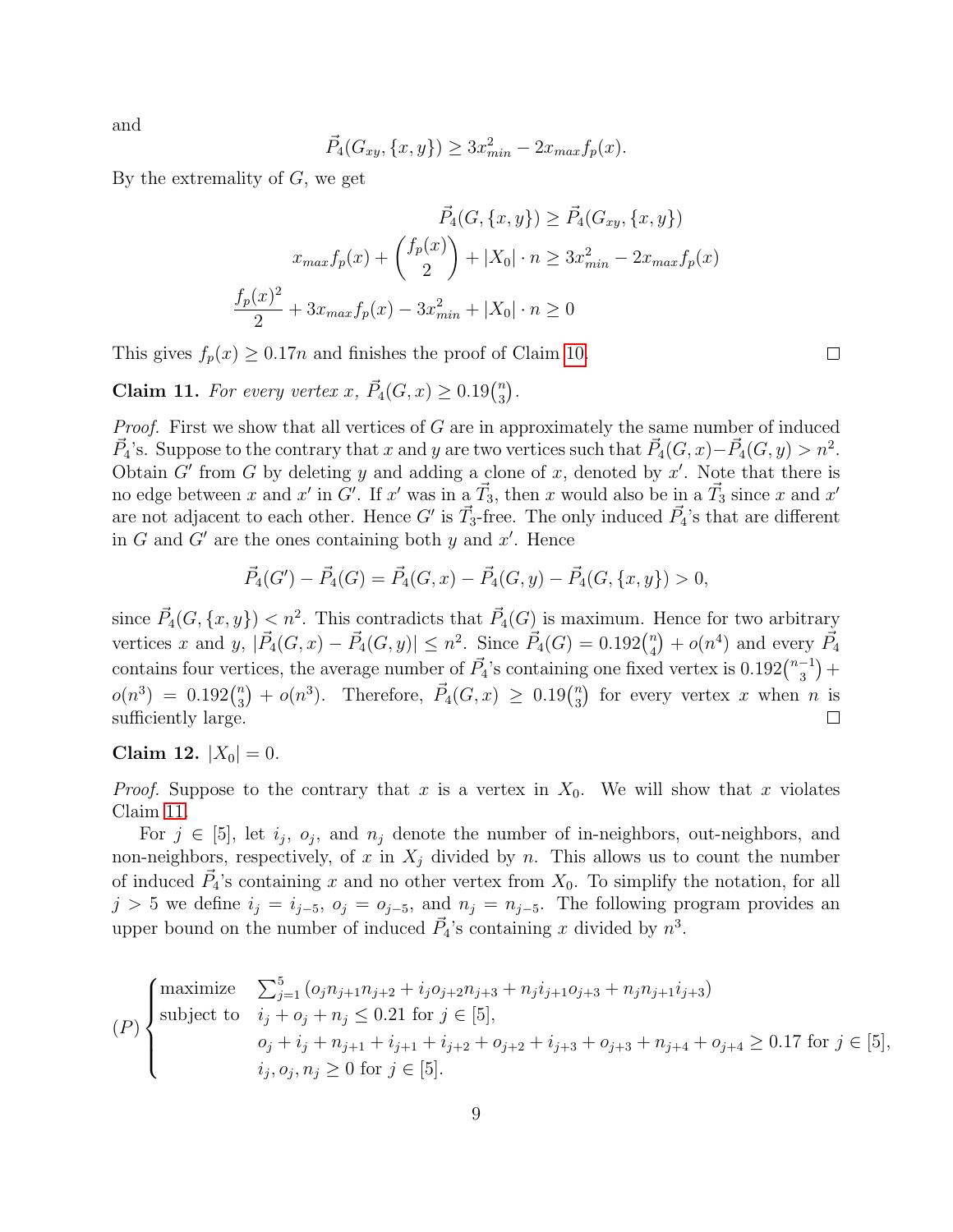The objective in  $(P)$  counts the number of induced  $\vec{P}_4$ 's containing x. The first set of constraints count relations between x and vertices in each  $X_j$ . Notice that we used a very generous upper bound on  $|X_i|$ . The second set of constraints comes from Claim [10,](#page-7-1) where we count the number of funky pairs containing x if x was in  $X_j$ .

We aim to provide an upper bound on the value of an optimal solution of  $(P)$ . We do this by sampling points in the space of feasible solutions of  $(P)$  and then upper bounding the maximum by using first derivatives. Unfortunately, the program has ten variables, which seems to be too many for generating a sufficiently refined grid.

Fortunately, the presence of some edges incident with  $x$  blocks presence of other edges. If there are no edges from x to  $\bigcup_{i\in[5]} X_i$ , then we can reverse all edges of G. If there are still no edges from x to  $\bigcup_{i\in[5]} X_i$ , then all neighbors of x are in  $X_0$  and x is in at most  $|X_0| \binom{n}{2}$  $\binom{n}{2}$  < 0.001 $n^3$  induced  $\vec{P}_4$ 's, which contradicts Claim [11.](#page-8-0)

By symmetry, assume there is an edge directed from  $x$  to a vertex in  $X_1$ . This already prevents all edges between x and  $X_5$ , and also edges from x to  $X_2$ , since G is  $\vec{T}_3$ -free.

All the possible combinations of allowed edges are depicted in Figure [4,](#page-10-0) possible to verify by case analysis. In each of them, there are only four variables. We examine them separately, run a mesh optimization program, and show in the following paragraphs that  $v$  is in at most  $0.08\binom{n}{3}$  $\binom{n}{3}$  induced  $\vec{P}_4$ 's, which contradicts Claim [11.](#page-8-0)

The mesh optimization program works in the following way. For each variable, it samples 100 points uniformly distributed in  $[0, 0.21]$ . That means examining  $100<sup>4</sup>$  points. For each of the points, we test if it is a feasible solution to  $(P)$  and if yes, then we remember the solution with the highest value of the objective function of  $(P)$ . The optimal solution of  $(P)$ must be in each coordinate at distance at most  $0.21/100$  $0.21/100$  $0.21/100$  from some point we sampled<sup>1</sup>. The largest value among the sampled feasible points is less than 0.04.

The first partial derivative of the objective function in any variable is at most  $6 \cdot 0.21^2$  = 2.52. Hence the difference between the point and the optimum is at most  $4 \cdot 2.52 \cdot \frac{0.21}{100} < 0.03$ , and the value of the optimum solution is at most 0.07.

This implies that x is in at most  $0.07\binom{n}{3}$  $\binom{n}{3}$  induced  $\vec{P}_4$ 's that avoid  $X_0$ . There are at most  $|X_0| \binom{n}{2}$  $\binom{n}{2}$  other induced  $\vec{P}_4$ 's containing x. Hence there are at most  $0.08\binom{n}{3}$  $\binom{n}{3}$  induced  $\vec{P_4}$ 's containing x, which contradicts Claim [11.](#page-8-0)

**Claim 13.** G is a balanced blow-up. That is,  $||X_i| - |X_j|| \leq 1$  for all  $i, j \in [5]$ .

*Proof.* Suppose to the contrary that there exist i and j such that  $|X_i| - |X_j| \geq 2$ . Let  ${a, b, c} = [5] \setminus {i, j}.$ 

We will obtain a contradiction by deleting a vertex in  $X_i$  and duplicating a vertex in  $X_j$ , and show that this will increase the number of induced  $\vec{P}_4$ 's. Let  $y \in X_i$  and  $z \in X_j$ . Obtain G' from G by deleting y and adding a clone of z, denoted by z'. If z' was in a  $\vec{T}_3$ , then z

 $\Box$ 

<span id="page-9-0"></span><sup>&</sup>lt;sup>1</sup>We actually also sample points that slightly violate the constraints of  $(P)$  to make sure our grid captures the optimal solution if it is on the boundary of feasible solutions of  $(P)$ .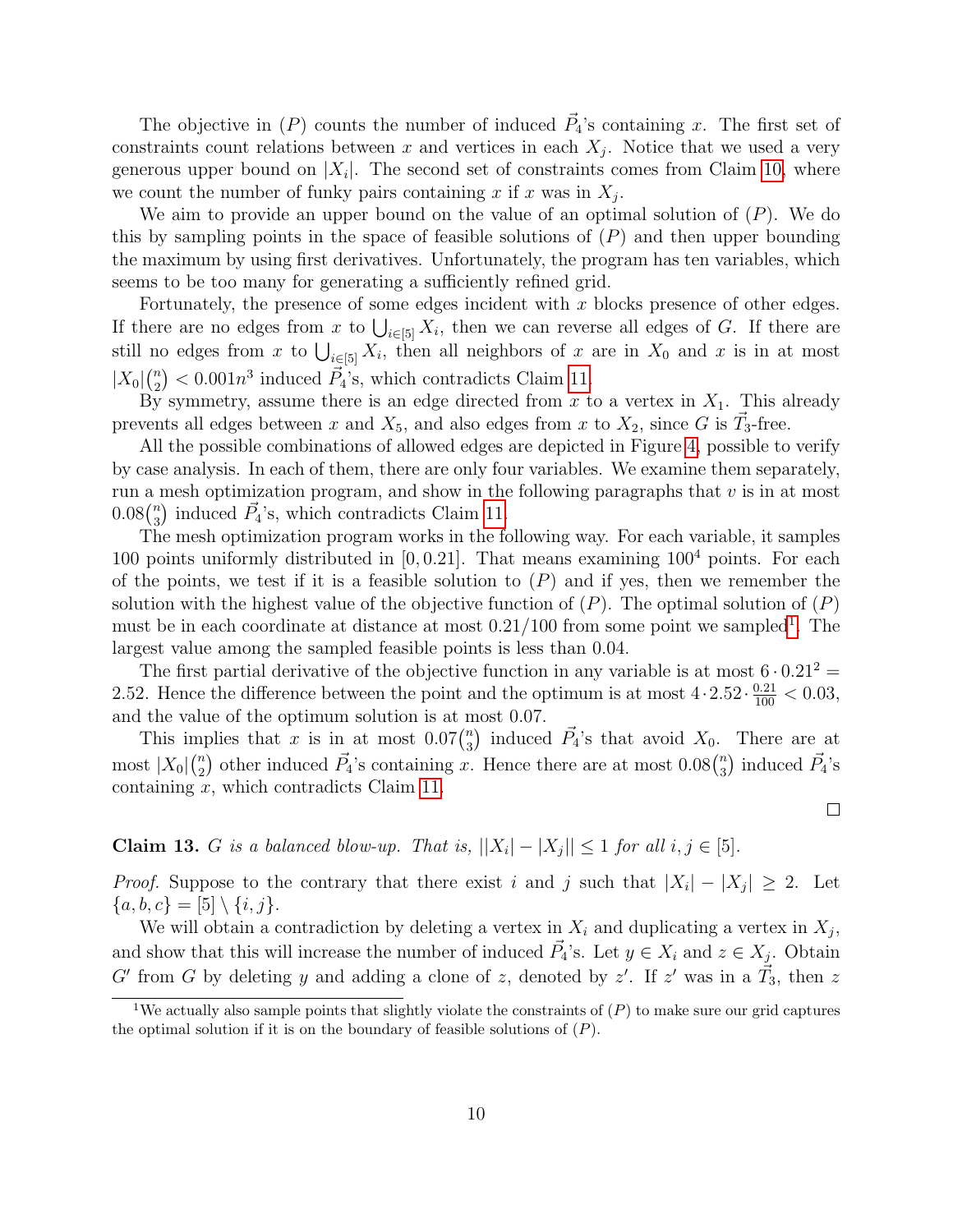

<span id="page-10-0"></span>Figure 4: Possible neighborhoods of a vertex x, depicted in the center, in  $X_0$ . If solid edges are present, then dashed edges are not present. The solid edges cover all options if there is an edge from  $x$  to a vertex in  $X_1$ .

would also be in a  $\vec{T}_3$  as z and z' are not adjacent to each other. Hence G' is  $\vec{T}_3$ -free. For  $w \in [5]$ , let  $x_w = |X_w|$ . By checking all possible embeddings of an induced  $\vec{P}_4$ , we calculate

$$
\vec{P}_4(G, z) = x_a x_b x_c + x_a x_b x_i + x_a x_i x_c + x_i x_b x_c
$$

$$
\vec{P}_4(G, y) = x_a x_b x_c + x_a x_b x_j + x_a x_j x_c + x_j x_b x_c
$$

$$
\vec{P}_4(G, \{z, y\}) = x_a x_b + x_a x_c + x_b x_c
$$

Notice that the induced  $\vec{P_4}$ 's containing only  $z'$  or y contribute to the difference of the number of induced  $\vec{P}_4$ 's in  $G'$  and  $G$ . In particular,

$$
\vec{P}_4(G') - \vec{P}_4(G) = \vec{P}_4(G, z) - \vec{P}_4(G, y) - \vec{P}_4(G, \{z, y\})
$$
\n
$$
= x_i(x_a x_b + x_a x_c + x_b x_c) - x_j(x_a x_b + x_a x_c + x_b x_c) - x_a x_b - x_a x_c - x_b x_c
$$
\n
$$
= (x_i - x_j - 1)(x_a x_b + x_a x_c + x_b x_c)
$$
\n
$$
\ge x_a x_b + x_a x_c + x_b x_c > 0,
$$

which contradicts that  $\vec{P}_4(G)$  is maximum.

The last remaining part of the proof of Theorem [3](#page-3-4) is to show that it holds for all  $n$ divisible by 5. Assume that  $n = 5\ell$  for some  $\ell \ge 1$  and G is a graph maximizing the number of induced  $\vec{P}_4$  among all *n*-vertex graphs. Our goal is to show that G is isomorphic to  $\vec{C}_5(n)$ , which is a balanced blow-up of  $\vec{C}_5$  on n vertices. By the extremality of G, we get

$$
\vec{P}_4(G) \ge \vec{P}_4(\vec{C}_5(n)) = 5\ell^4.
$$

 $\Box$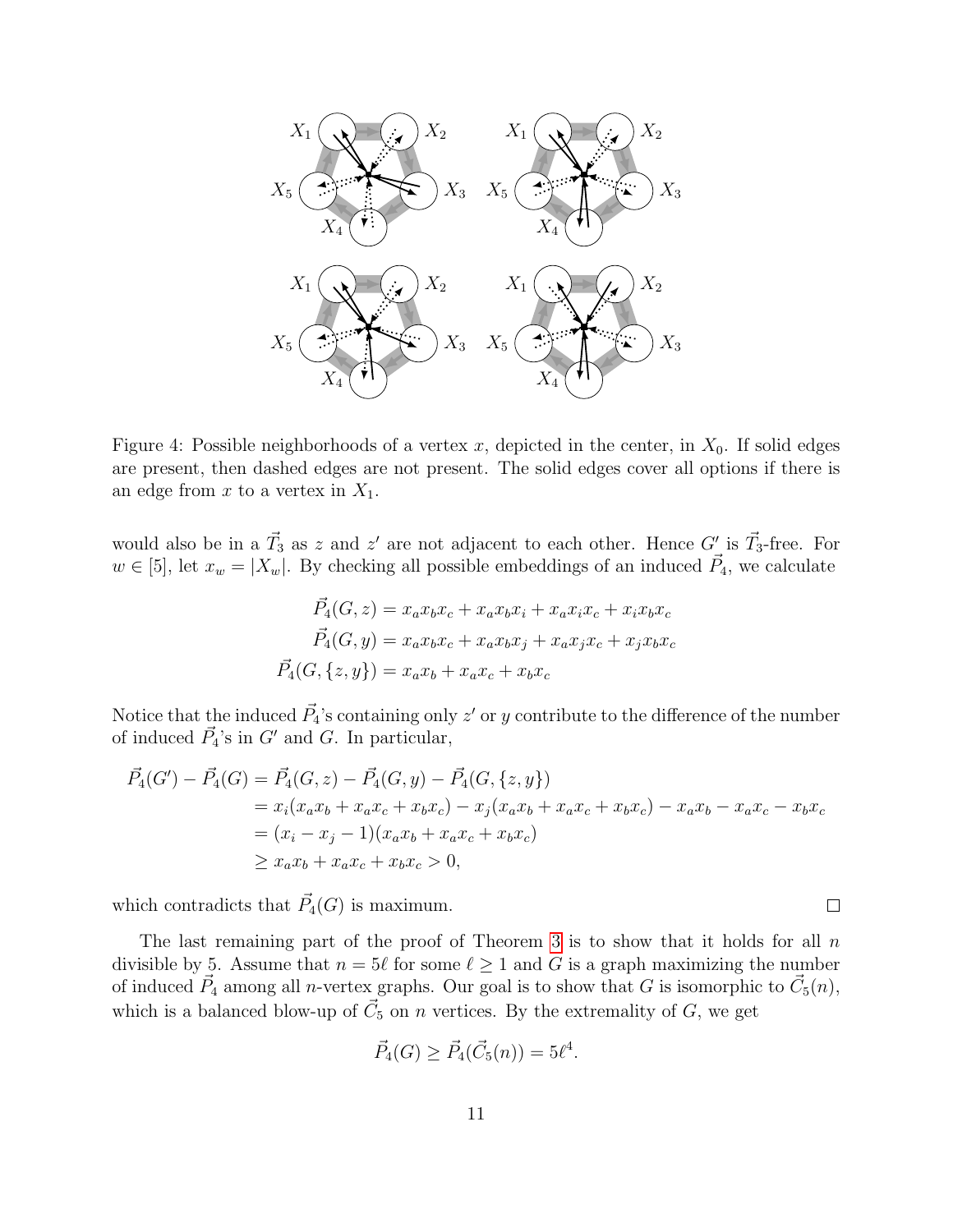Now consider a blow-up B of G, where every vertex of G is replaced by j vertices. That is, B has  $5j\ell$  vertices. Every  $\vec{P}_4$  in G yields  $j^4$  copies of  $\vec{P}_4$  in B. Hence  $\vec{P}_4(B) = 5j^4\ell^4$ . If j is sufficiently large, we have already proved, that  $\vec{C}_5(5j\ell)$  is the unique extremal construction. Hence

$$
5j^{4}\ell^{4} = \vec{P}_{4}(\vec{C}_{5}(5j\ell)) \geq \vec{P}_{4}(B) = 5j^{4}\ell^{4}.
$$

Therefore, B is isomorphic to  $\vec{C}_5(5j\ell)$ . Since B was obtained as a blow-up of G, we conclude that G is isomorphic to  $\vec{C}_5(n)$ . This finishes the proof of Theorem [3.](#page-3-4)  $\Box$ 

### <span id="page-11-0"></span>3 Longer directed paths

We use methods developed for determining the inducibility of cycles in non-oriented graphs in order to obtain bounds for oriented paths of arbitrary length. The first general upper bound shown in Lemma [14](#page-11-1) utilizes an approach by Pippenger and Golumbic [\[31\]](#page-16-0). Hefetz and Tyomkyn [\[21\]](#page-16-12) developed a more complicated approach, and Kráľ, Norin, and Volec [\[28\]](#page-16-11) recently improved the result via a simple counting argument. We use the method from [\[28\]](#page-16-11) for  $\vec{T}_3$ -free graphs, as proven in Lemma [15.](#page-11-2)

### <span id="page-11-1"></span>Lemma 14.

$$
I(\vec{P}_k) \le \frac{k!}{(k-1)^{k-1}}
$$

*Proof.* Let G be an oriented graph on n vertices. We try to build a path  $v_1, \ldots, v_k$  by starting at  $v_1$  and trying to append one vertex at a time. We can choose  $v_1$  to be any of the n vertices. Now in each step, let  $w_i$  be the number of candidates for  $v_i$ . That is,  $w_1 = n$ ,  $w_2 = |N^+(v_1)|$ ,  $w_3 = |N^+(v_2) \setminus N(v_1)|$ , and so on. Then, the total number of choices to build a path on k vertices is

$$
\prod_{i=1}^{k} w_i = n \cdot \prod_{i=2}^{k} w_i \le n \left(\frac{n}{k-1}\right)^{k-1} = \frac{n^k}{(k-1)^{k-1}}.
$$

Therefore,

$$
I(\vec{P}_k) \le \lim_{n \to \infty} \frac{\frac{n^k}{(k-1)^{k-1}}}{\binom{n}{k}} = \frac{k!}{(k-1)^{k-1}}.
$$

 $\Box$ 

In the above proof of Lemma [14,](#page-11-1) the worst case of the calculation is achieved when  $w_i = \frac{n}{k-1}$  $\frac{n}{k-1}$  for all i. Instead of naively building the path, we will consider different orderings of the path (this is a trick inspired by [\[28\]](#page-16-11)) in order to modify the worst case to be  $w_i = \frac{n}{k}$ k for all  $i$ . This gives a further improvement on the bound, but it falls short of the best known construction, a blow-up of a  $\vec{C}_{k+1}$ .

#### <span id="page-11-2"></span>Lemma 15.

$$
I(\vec{P}_k, \vec{\mathcal{T}}) \le \frac{k!}{k^{k-1}},
$$

where  $\vec{\mathcal{T}}$  is the family of  $\vec{T}_3$ -free oriented graphs.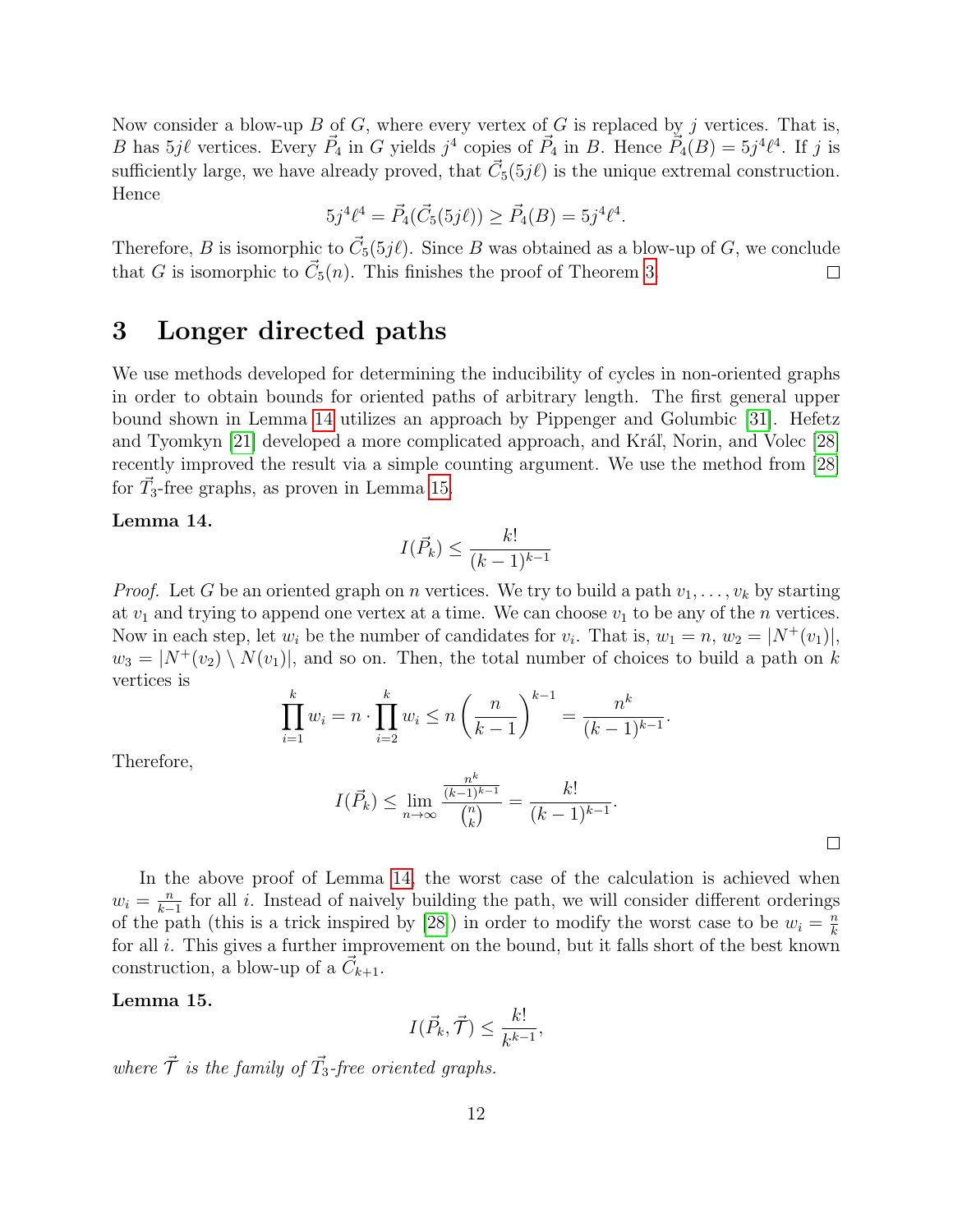*Proof.* This proof follows the approach developed in [\[28\]](#page-16-11). Let G be an oriented graph on *n* vertices. Let  $T = (z_1, \ldots, z_k)$  be a k-tuple of vertices of G. We will consider  $D_1(T), \ldots, D_k(T)$ , where  $D_i(T)$  denotes the following permuted k-tuple of T:

$$
z_i, z_{i-1}, \ldots, z_3, z_2, z_1, z_{i+1}, z_{i+2}, \ldots, z_k.
$$

Intuitively, we will think of the sequence  $z_1, \ldots, z_k$  as an order of picking the vertices and  $D_i(T)$  as an order in which these vertices form a copy of  $\vec{P}_k$ . We define a weight w as

$$
w(D_i(T)) = \prod_{j=1}^k \frac{1}{n_{i,j}},
$$

where  $n_{i,1} = n$  and  $n_{i,j}$  is the number of possible candidates for  $z_j$  subject to  $z_1, \ldots, z_{j-1}$  are already chosen and the copy of  $\vec{P}_k$  is being built according to  $D_i(T)$ .

For a fixed  $D_i$ , we call a k-tuple T good, if  $D_i(T)$  induces a copy of  $\vec{P}_k$  in the same order. Let  $D_i$  be fixed. By using reverse induction on m, the sum of the weights of all good k-tuples  $(z_1, \ldots, z_k)$  with respect to  $D_i$  that starts with  $(z_1, \ldots, z_m)$  is at most  $\prod_{j=1}^m \frac{1}{n_i}$  $\frac{1}{n_{i,j}}$ . Hence, the total sum of weight of all good k-tuples with respect to  $D_i$  is at most 1.

By summing over all  $i \in \{1, \ldots, k\}$ , we conclude that the sum of all weights of all k-tuples that are good for at least one  $D_i$  is at most k.

Let  $v_1, v_2, \ldots, v_k$  be an induced  $\vec{P}_k$  in G. For  $i \in \{1, \ldots, k\}$ , let

$$
T_i = (v_i, v_{i-1}, \dots, v_2, v_1, v_{i+1}, v_{i+2}, \dots, v_k).
$$

Notice that  $T_i$  is a good k-tuple for  $D_i$ . We will later show that

$$
\frac{k^k}{n^k} \le w(D_1(T_1)) + w(D_2(T_2)) + \dots + w(D_k(T_k)).
$$
\n(4)

Since the contribution to the sum of the weights of all good k-tuples is at least  $\frac{k^k}{n^k}$  for each  $\vec{P}_k$  in  $G$ , and the total sum is at least k, we conclude that the number of induced  $\vec{P}_k$ 's is at most  $\frac{n^k}{k^k-1}$  $\frac{n^{\kappa}}{k^{k-1}}$ . By considering the limit, we get

$$
I(\vec{P}_k) \le \lim_{n \to \infty} \frac{\frac{n^k}{k^{k-1}}}{\binom{n}{k}} = \frac{k!}{k^{k-1}}
$$

It remains to prove [\(4\)](#page-12-0). We will use the AM-GM inequality twice. The first use is

$$
\left(\prod_{i=1}^{k} w(D_i(T_i))\right)^{\frac{1}{k}} \le \frac{w(D_1(T_1) + \dots + w(D_k(T_k))}{k}.
$$
\n(5)

<span id="page-12-1"></span><span id="page-12-0"></span>.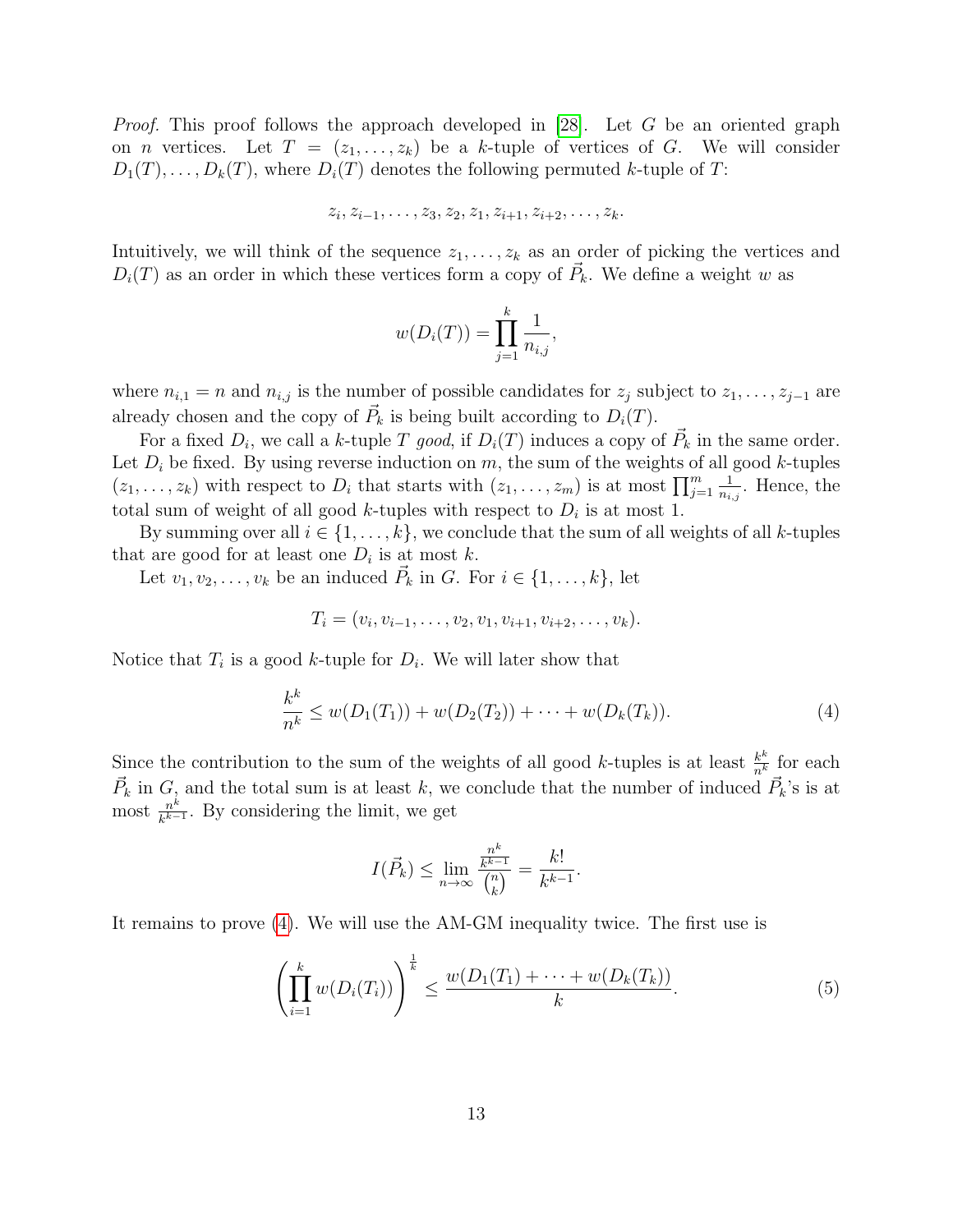The second comes in

$$
\left(\prod_{i=1}^{k} \frac{1}{w(D_i(T_i))}\right)^{\frac{1}{k(k-1)}} = \left(\prod_{i=1}^{k} n \cdot n_{i,2} \cdot n_{i,3} \cdots n_{i,k}\right)^{\frac{1}{k(k-1)}}
$$

$$
= n^{\frac{1}{k-1}} \cdot \left(\prod_{i=1}^{k} n_{i,2} \cdot n_{i,3} \cdots n_{i,k}\right)^{\frac{1}{k(k-1)}}
$$

$$
\leq \frac{n^{\frac{1}{k-1}}}{k(k-1)} \cdot \left(\sum_{i=1}^{k} (n_{i,2} + \cdots + n_{i,k})\right)
$$
(6)

Our next goal is to show that every vertex x of G can contribute at most one to  $n_{i,2} + \cdots + n_{i,k}$ for each i in  $(6)$ , and moreover, that there is one i, where x does not contribute at all. This would give that the big sum in [\(6\)](#page-13-0) is upper bounded by  $n(k-1)$ .

If x has no neighbors among  $v_1, \ldots, v_k$ , then it does not contribute at all. Let a be the smallest index such that  $v_a$  and x are adjacent. If  $xv_a \in E(G)$ , then x does not contribute to  $w(D_1(T_1))$ . Let b be the largest index such that  $v_b$  and x are adjacent. If  $v_bx \in E(G)$ , then x does not contribute to  $w(D_k(T_k))$ . Hence assume  $v_a x \in E(G)$  and  $xv_b \in E(G)$ . Since G is  $\vec{T}_3$ -free, x is not adjacent to  $v_{a+1}$  and hence it does not contribute to  $w(D_{a+1}(T_{a+1}))$ . Notice that if G was not  $\vec{T}_3$ -free, then it might be the case that  $b = a + 1$  and x would contribute to  $w(D_{i+1}(T_{i+1}))$  for all  $i \in \{1, ..., k\}$ .

By replacing the big sum in [\(6\)](#page-13-0) by its upper bound  $n(k-1)$  we obtain

$$
\left(\prod_{i=1}^{k} \frac{1}{w(D_i(T_i))}\right)^{\frac{1}{k(k-1)}} \le \frac{n^{\frac{1}{k-1}}}{k(k-1)} \cdot n(k-1) = \frac{n^{\frac{k}{k-1}}}{k}
$$
\n
$$
\left(\prod_{i=1}^{k} \frac{1}{w(D_i(T_i))}\right)^{\frac{1}{k}} \le \frac{n^k}{k^{k-1}} \tag{7}
$$

<span id="page-13-1"></span><span id="page-13-0"></span> $\Box$ 

By combining the reciprocal of  $(7)$  and multiplying  $(5)$  by k, we obtain

$$
\frac{k^k}{n^k} \leq k \cdot \left(\prod_{i=1}^k w(D_i(T_i))\right)^{\frac{1}{k}} \leq w(D_1(T_1)) + w(D_2(T_2)) + \cdots + w(D_k(T_k)),
$$

which proves [\(4\)](#page-12-0) and finishes the proof of Lemma [15.](#page-11-2)

### 4 Conclusion

Flag algebra calculations support Conjectures [1](#page-1-0) and [2](#page-2-0) for other small values of k. For Conjecture [1,](#page-1-0) we compute the following bounds:

$$
0.1935483870 \approx \frac{6}{31} \le I(\vec{P}_4) \le 0.19356
$$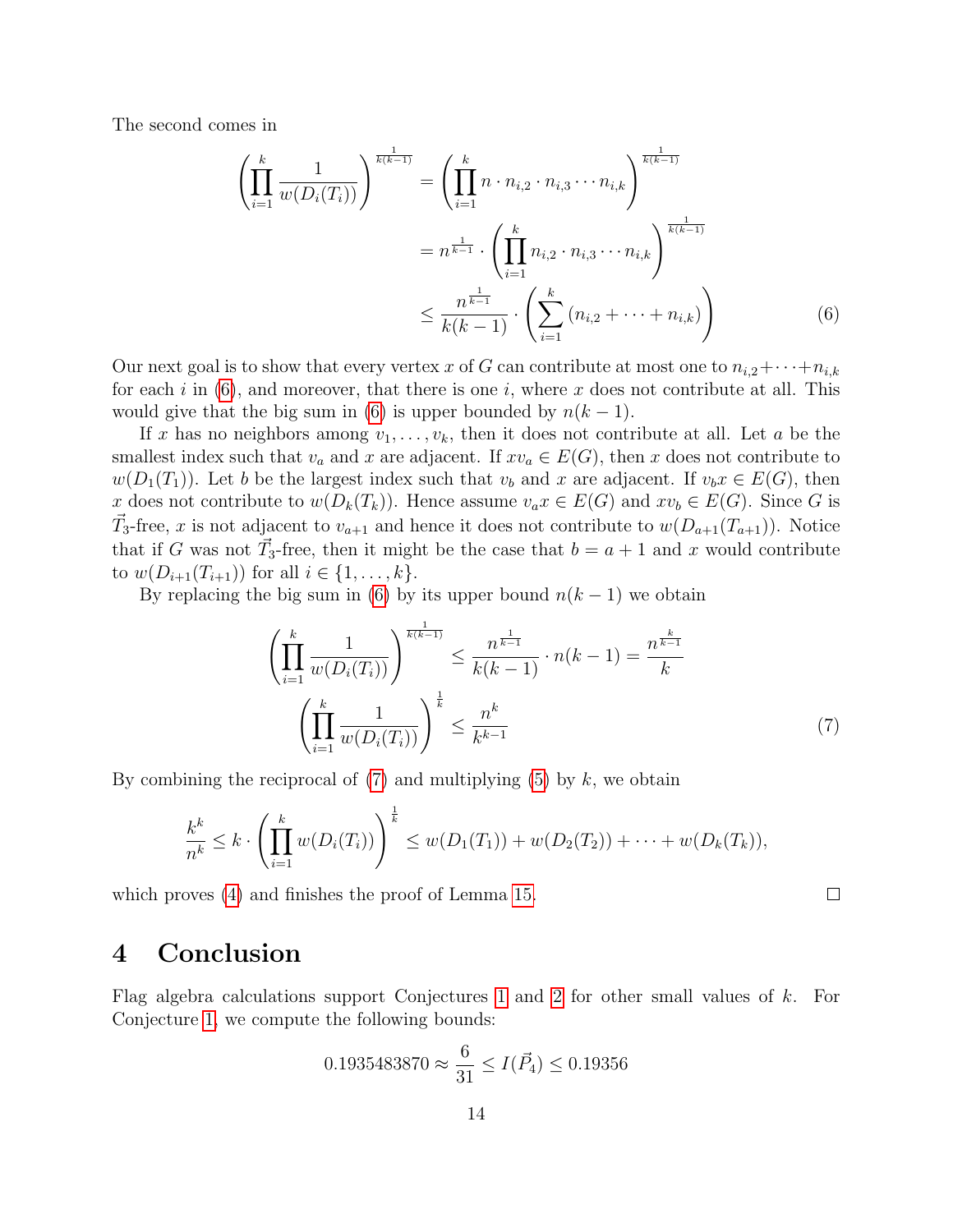$$
0.092664092 \approx \frac{24}{259} \le I(\vec{P}_5) \le 0.092676
$$

$$
0.0428418421 \approx \frac{120}{2801} \le I(\vec{P}_6) \le 0.04323
$$

When restricted to  $\vec{T}_3$ -free oriented graphs, we get the following exact results for paths on five and six vertices, respectively:

**Theorem 16.** For the family  $\vec{\mathcal{T}}$  of  $\vec{T}_3$ -free oriented graphs,

$$
I(\vec{P}_5, \vec{\mathcal{T}}) = \frac{5!}{6^4} \qquad I(\vec{P}_6, \vec{\mathcal{T}}) = \frac{6!}{7^5}
$$

For  $\vec{P}_7$ , we compute a numerical upper bound matching Conjecture [2](#page-2-0) when  $n \to \infty$ . This means that we successfully rounded numerical solution by flag algebras for  $\vec{P}_5$  and  $\vec{P}_6$ , but fell short to do so for  $\vec{P}_7$ . We expect that the approach we used for  $\vec{P}_4$  in this paper could also work for stability and exactness of  $\vec{P}_5$  and  $\vec{P}_6$ .

## Acknowledgements

We would like to thank James Cummings to help verifying that Theorem 6 in [\[1\]](#page-14-4) indeed implies Lemma [5.](#page-3-2)

### References

- <span id="page-14-4"></span>[1] A. Aroskar and J. Cummings. Limits, Regularity and Removal for Finite Structures. To appear in Journal of Symbolic Logic. Preprint available as arXiv:1412.8084, 2014.
- <span id="page-14-1"></span>[2] R. Baber and J. Talbot. Hypergraphs do jump. Combin. Probab. Comput., 20:161–171, 2011.
- [3] R. Baber and J. Talbot. A solution to the 2/3 conjecture. SIAM J. Discrete Math., 28:756–766, 2014.
- <span id="page-14-2"></span>[4] J. Balogh, P. Hu, B. Lidick´y, and H. Liu. Upper bounds on the size of 4- and 6-cycle-free subgraphs of the hypercube. European J. Combin., 35:75–85, 2014.
- <span id="page-14-0"></span>[5] J. Balogh, P. Hu, B. Lidick´y, and F. Pfender. Maximum density of induced 5-cycle is achieved by an iterated blow-up of 5-cycle. European J. Combin.,  $52$ (part A):47–58, 2016.
- <span id="page-14-3"></span>[6] J. Balogh, P. Hu, B. Lidick´y, F. Pfender, J. Volec, and M. Young. Rainbow triangles in three-colored graphs. J. Combin. Theory Ser. B, 126:83–113, 2017.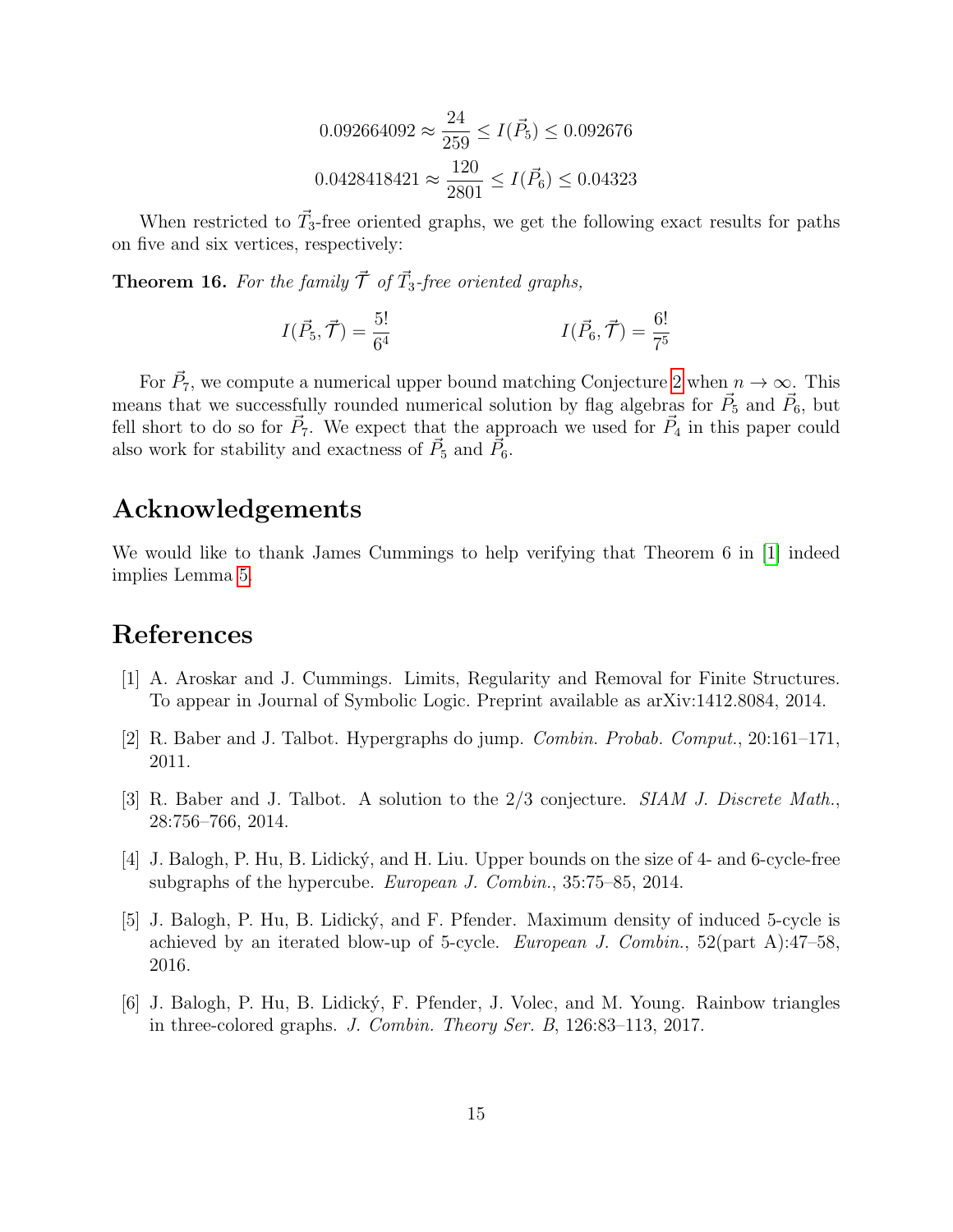- <span id="page-15-5"></span>[7] J. Balogh, P. Hu, B. Lidick´y, O. Pikhurko, B. Udvari, and J. Volec. Minimum number of monotone subsequences of length 4 in permutations. Combin. Probab. Comput., 24:658–679, 2015.
- <span id="page-15-11"></span>[8] L. N. Coregliano, R. F. Parente, and C. M. Sato. On the maximum density of fixed strongly connected subtournaments. Preprint available as arXiv:1505.05200, 2015.
- <span id="page-15-6"></span>[9] L. N. Coregliano and A. A. Razborov. On the density of transitive tournaments. J. Graph Theory, 85:12–21, 2017.
- [10] J. Cummings, D. Král', F. Pfender, K. Sperfeld, A. Treglown, and M. Young. Monochromatic triangles in three-coloured graphs. J. Combin. Theory Ser. B, 103:489–503, 2013.
- <span id="page-15-7"></span>[11] S. Das, H. Huang, J. Ma, H. Naves, and B. Sudakov. A problem of Erdős on the minimum number of  $k$ -cliques. J. Combin. Theory Ser. B, 103:344-373, 2013.
- <span id="page-15-2"></span>[12] C. Even-Zohar and N. Linial. A note on the inducibility of 4-vertex graphs. Graphs Combin., 31:1367–1380, 2015.
- <span id="page-15-8"></span>[13] V. Falgas-Ravry, E. Marchant, O. Pikhurko, and E. R. Vaughan. The codegree threshold for 3-graphs with independent neighborhoods. SIAM J. Discrete Math., 29:1504–1539, 2015.
- <span id="page-15-0"></span>[14] J. Fox, H. Huang, and C. Lee. A solution to the inducibility problem for almost all graphs. Manuscript.
- <span id="page-15-1"></span>[15] J. Fox, H. Huang, and C. Lee. Packing problems, 2015. [http://videos.birs.ca/](http://videos.birs.ca/2015/15w5008/201508240900-Fox.mp4) [2015/15w5008/201508240900-Fox.mp4](http://videos.birs.ca/2015/15w5008/201508240900-Fox.mp4).
- <span id="page-15-9"></span>[16] E. Gethner, L. Hogben, B. Lidick´y, F. Pfender, A. Ruiz, and M. Young. On crossing numbers of complete tripartite and balanced complete multipartite graphs. J. Graph Theory, 84:552–565, 2017.
- [17] R. Glebov, D. Král', and J. Volec. A problem of Erdős and Sós on 3-graphs. Israel J. Math., 211:349–366, 2016.
- <span id="page-15-10"></span>[18] X. Goaoc, A. Hubard, R. de Joannis de Verclos, J.-S. Sereni, and J. Volec. Limits of order types. In 31st International Symposium on Computational Geometry, volume 34 of LIPIcs. Leibniz Int. Proc. Inform., pages 300–314. Schloss Dagstuhl. Leibniz-Zent. Inform., Wadern, 2015.
- <span id="page-15-4"></span>[19] A. Grzesik. On the maximum number of five-cycles in a triangle-free graph. J. Combin. Theory Ser. B, 102(5):1061–1066, 2012.
- <span id="page-15-3"></span>[20] H. Hatami, J. Hladký, D. Kráľ, S. Norine, and A. A. Razborov. On the number of pentagons in triangle-free graphs. J. Combin. Theory Ser. A, 120(3):722–732, 2013.